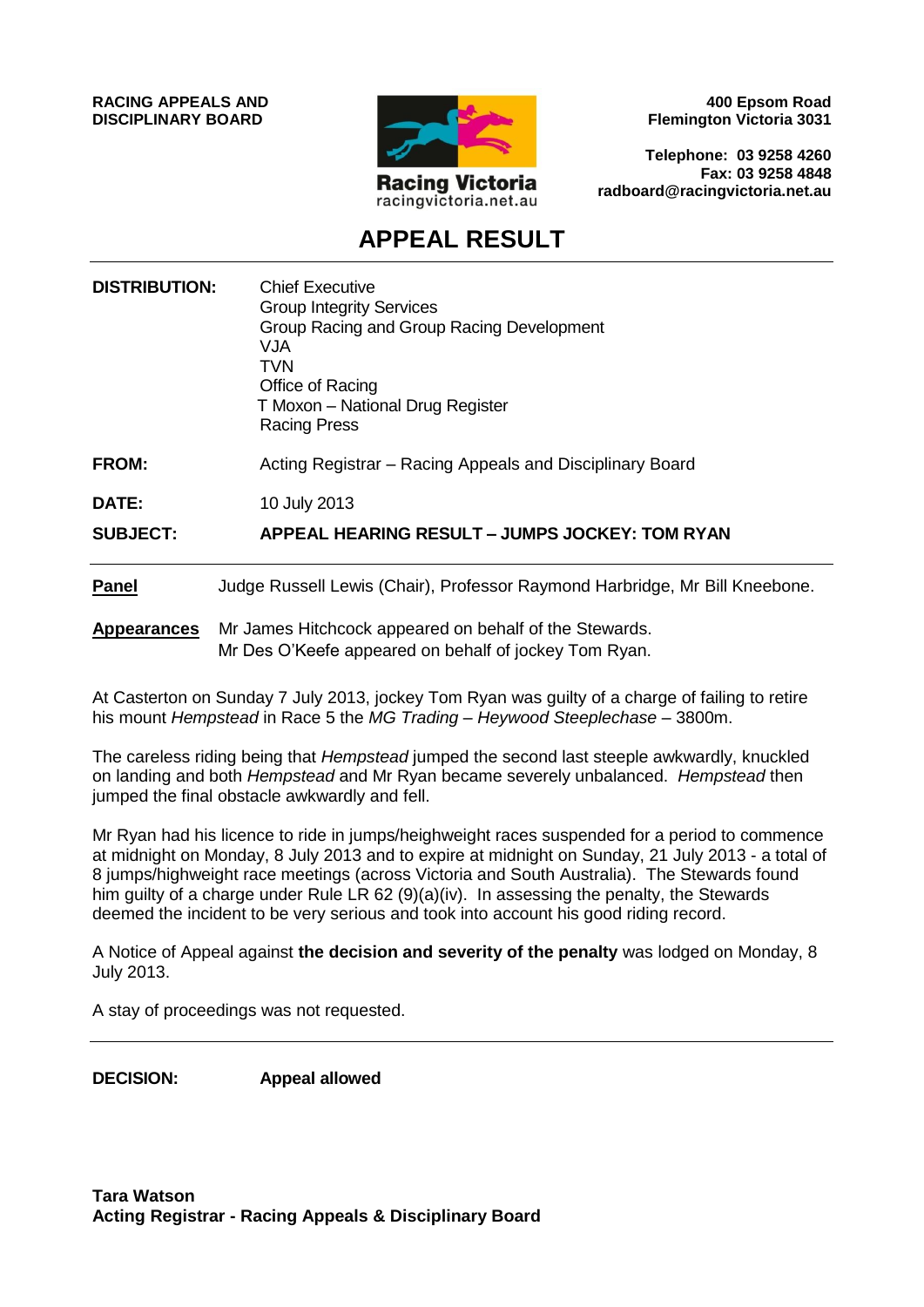# **TRANSCRIPT OF PROCEEDINGS**

## **RACING APPEALS AND DISCIPLINARY BOARD**

\_\_\_\_\_\_\_\_\_\_\_\_\_\_\_\_\_\_\_\_\_\_\_\_\_\_\_\_\_\_\_\_\_\_\_\_\_\_\_\_\_\_\_\_\_\_\_\_\_\_\_\_\_\_\_\_\_\_\_\_\_\_\_

**HIS HONOUR JUDGE R.P.L. LEWIS, Chairman PROF R. HARBRIDGE MR W. KNEEBONE**

#### **EXTRACT OF PROCEEDINGS**

#### **DECISION**

## **IN THE MATTER OF THE MG TRADING - HEYWOOD STEEPLECHASE OVER 3800 METRES AT CASTERTON ON 7/7/13**

**JOCKEY: TOM RYAN**

#### **MELBOURNE**

#### **WEDNESDAY, 10 JULY 2013**

MR J. HITCHCOCK appeared on behalf of the RVL Stewards

MR D. O'KEEFFE appeared on behalf of the Appellant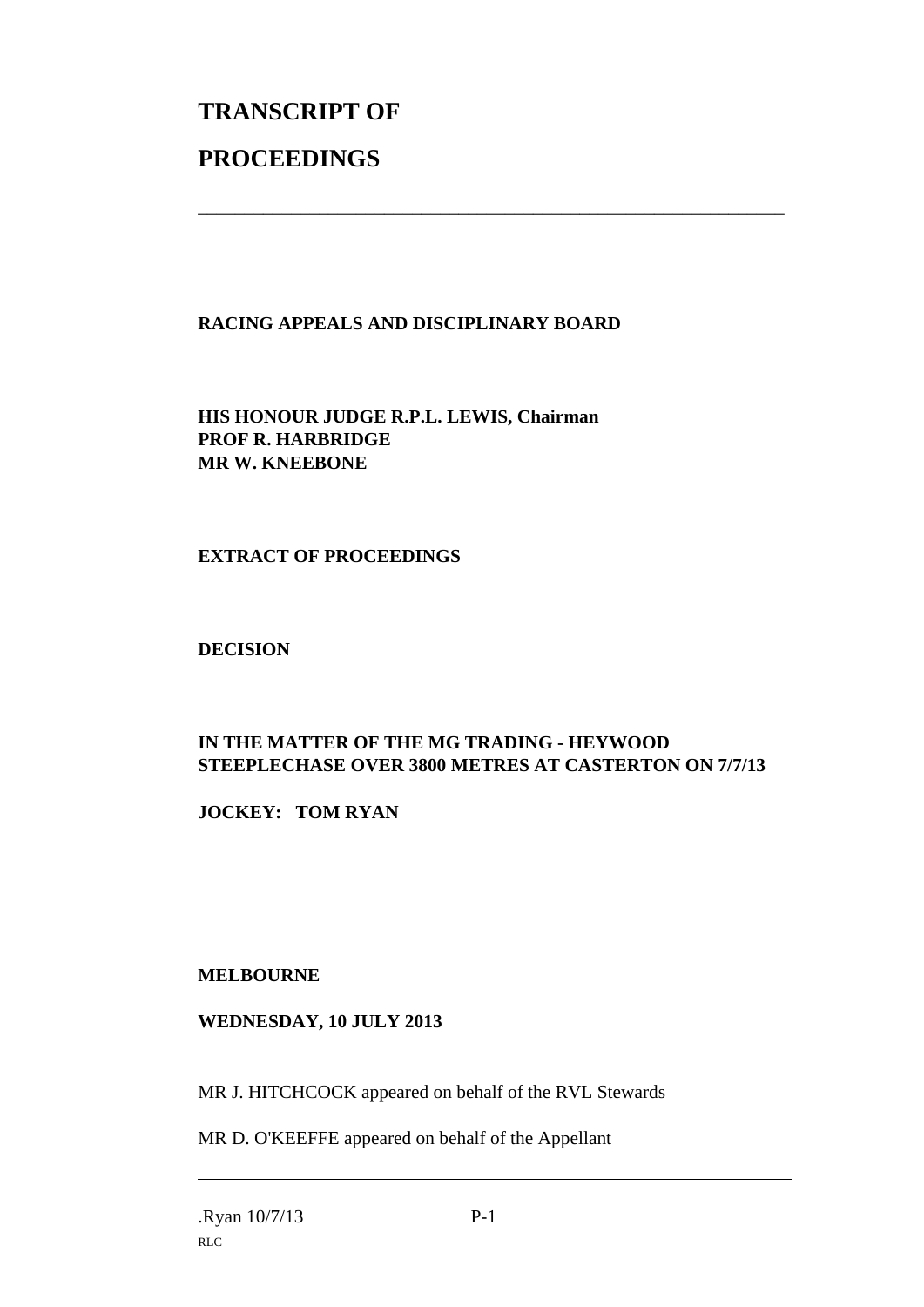CHAIRMAN: This is an appeal by jumping rider Tom Ryan against a decision by the Stewards whereby he was suspended for not retiring his mount, Hempstead, after it had landed awkwardly, stumbled, become unbalanced, run wide and lost considerable ground after jumping the second-last fence in the steeplechase over 3800 metres at Casterton.

The relevant rule is Local Rule 62(9). It reads as follows:

*The rider of a horse in a hurdle or steeplechase race or official trial must retire the horse from the race or official trial immediately where (i) the horse has fallen (whether at a jump or in running); (ii) the horse is not in contention and fatigued; (iii) the horse is distressed; or (iv) in the circumstances, if the rider were to continue riding the horse, such conduct would cause an increased risk of a fall to the horse or rider or other horses or riders.*

*For the purpose of subrule 62(9)(a)(iv), the following factors may, without limitation, be considered: (A) whether the rider has lost an iron or irons; (B) whether the saddle has slipped on the horse; and/or (C) whether the horse has sustained an injury during the race or official trial.*

At the outset, Mr Hitchcock, who was Chairman of Stewards on the day, told the Board that the Stewards were not alleging that the horse was not in contention, that it was fatigued, nor distressed. Rather, the Stewards' case is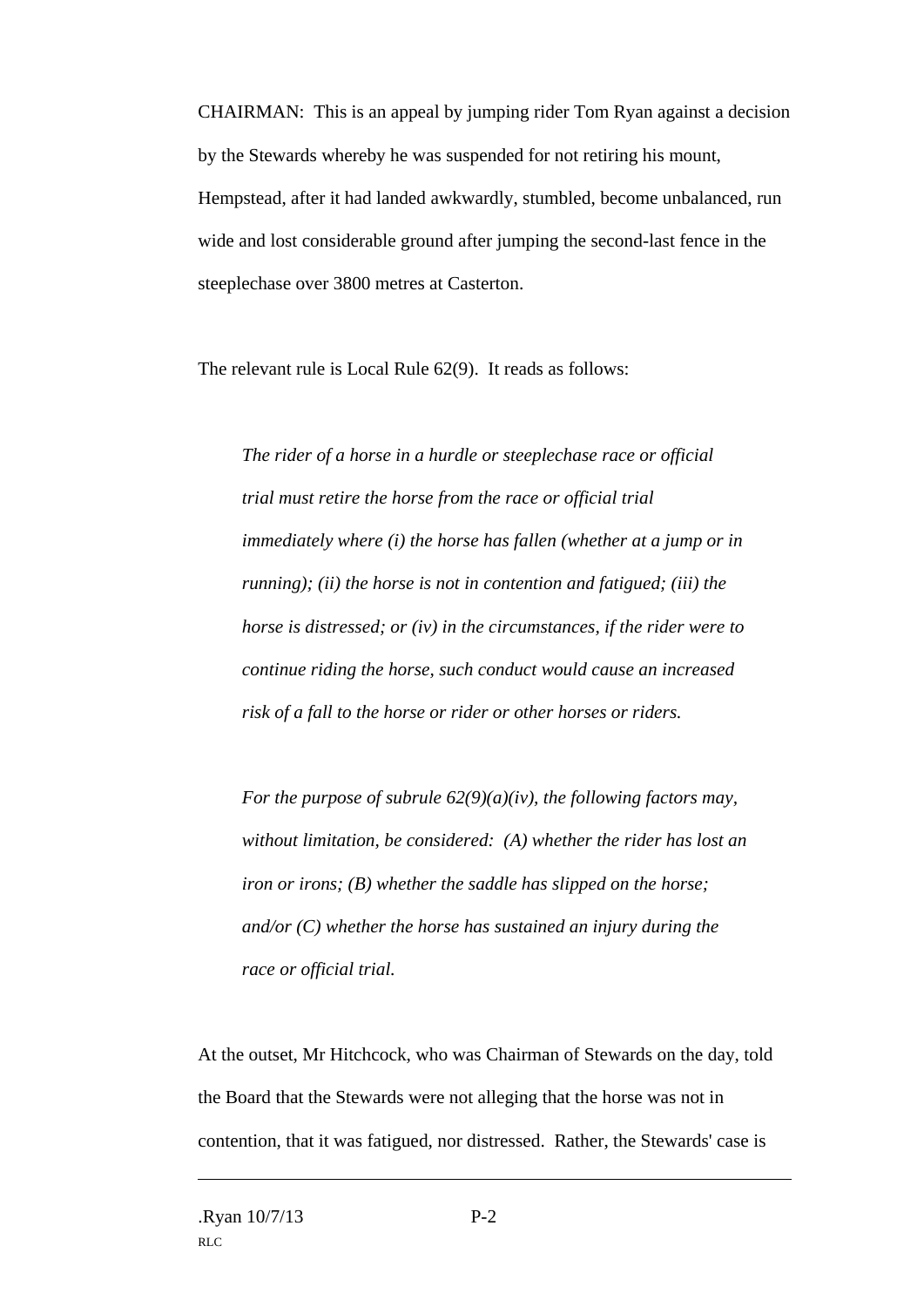that in the circumstances, the Appellant, in continuing to ride on, caused an increased risk of a fall to the horse, which risk became a reality, the horse falling at the last jump.

As a result of what occurred at the second-last jump, the Stewards argued that "the stuffing had been taken out of the horse" and in combination with the matters to which the Board has already referred, the Appellant was obliged, in the sense that he was mandated, to retire the horse from the race.

The Appellant has submitted that approaching the second-last jump, his mount was full of running and made a great leap, as was the case. He did not contest that his mount landed awkwardly and behaved in a manner already discussed. He was adamant that in the approximate 200 metres to the last jump, the horse regained its balance, as did the rider, and the horse showed no signs of injury, nor reluctance to take the last jump. He conceded that although to an extent the stuffing had been taken out of the horse, it still had something to give. In those circumstances, he made the decision to continue on and not retire the horse. He said that he allowed his mount to pop over the last fence, he being confident of obtaining 4th placing.

The Board is satisfied that the horse did take the last jump cleanly but it got in a little close and landed steeply and fell. The awkward landing was accentuated by the ground falling away somewhat after the last fence.